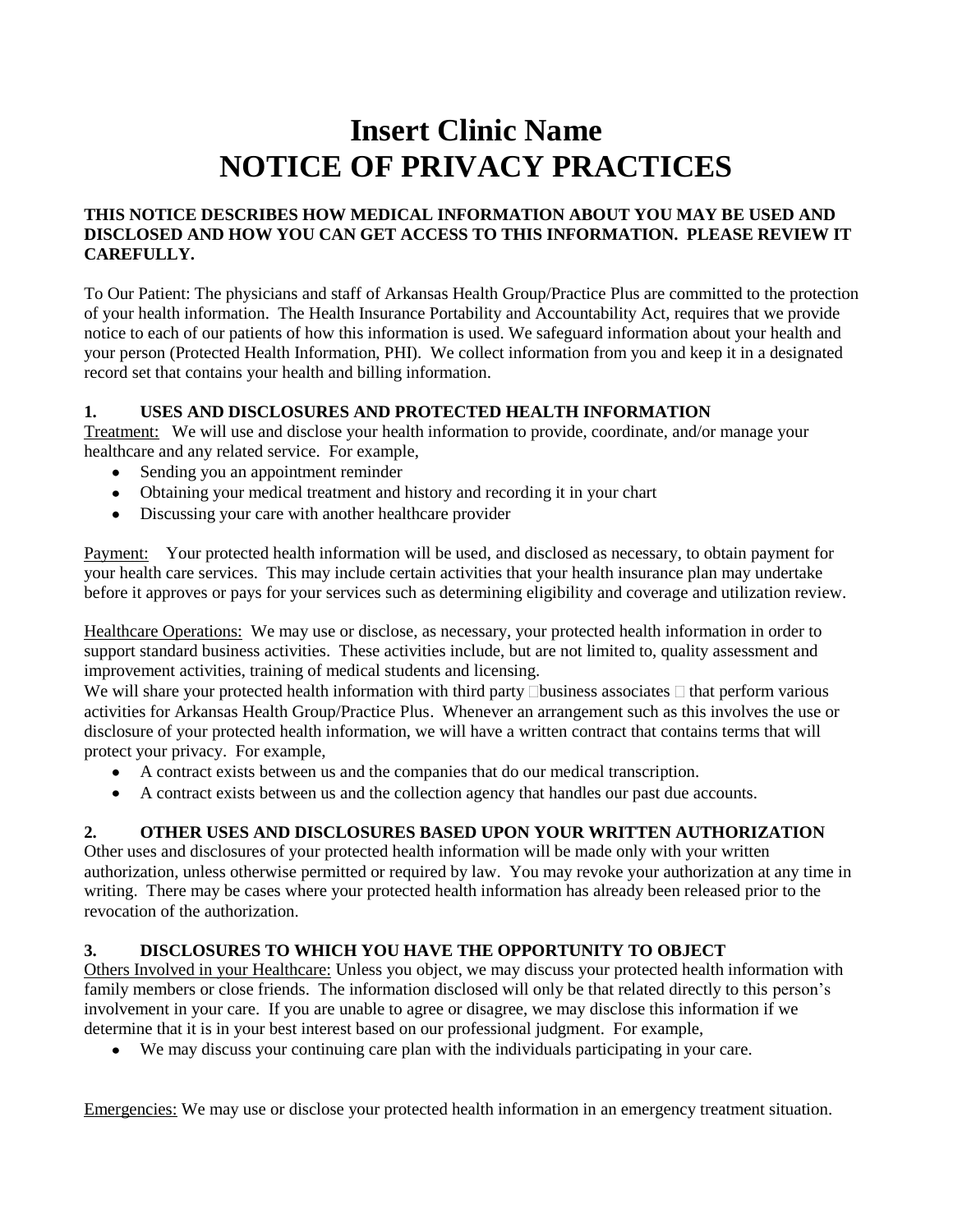Communication Barriers: We may use and disclose your protected health information if we are unable to obtain consent from you but feel in our professional judgment that you intend to consent.

## 4. **USES AND DISCLOSURES THAT MAY BE MADE WITHOUT YOUR AUTHORIZATION OR OPPORTUNITY TO OBJECT**

We may use or disclose your protected health information in the following situations without your consent or authorization. These situations include, but are not limited to:

-Required by Law: We will disclose your protected health information when required to do so by federal, state, or local law.

- Public Health Reporting: We may disclose your protected health information for public health activities and purposes to a public health authority that is permitted by law to collect or receive information.
- Communicable Diseases: We may disclose your protected health information, if authorized by law, to a person who may have been exposed to a communicable disease or may otherwise be at risk of contracting or spreading the disease or condition.
- Health Oversight: We may disclose your information to health oversight agencies for activities authorized by law such as audits, investigations, and inspections.
- Abuse and/or Neglect: We may disclose your protected health information to a governmental entity or agency authorized by law to receive reports of suspected abuse/neglect.
- Food and Drug Administration: We may disclose your protected health information to a person or company required by the FDA to report adverse events, product defects, biologic product deviations, etc.
- Legal Proceedings: If you are involved in a lawsuit, we may disclose your protected health information in response to a court order. We may also disclose your protected health information in response to a subpoena, discovery request, or other lawful process from someone else involved in the lawsuit, but only if efforts have been made to tell you about the request or to obtain an order from the court.
- Law Enforcement: We may disclose protected health information, so long as applicable requirements are met, for law enforcement purposes. These law enforcement purposes include (1) legal processes and otherwise required by law, (2) limited information requests for identification and location purposes, (3) pertaining to victims of a crime, (4) suspicion that death or injury has occurred as a result of criminal conduct, (5) in the event that a crime occurs on property owned or operated by Arkansas Health Group/Practice Plus, and (6) in the event of a medical emergency.
- Coroners, Funeral Directors, and Organ Donation: We may disclose your protected health information to a coroner or medical examiner for identification purposes, determining cause of death, or for them to perform other duties as required by law. Your protected health information may also be disclosed to a funeral director, as authorized by law, in order for the director to carry out their duties. We may disclose such information in the reasonable anticipation of death. Protected health information may be used and disclosed for cadaver organ, eye, or tissue donation purposes.
- Research: We may also disclose your protected health information to the Baptist Health Center for Clinical Research to determine if you could benefit from participating in a research study. If so, you may be contacted.
- Criminal Activity: Consistent with applicable federal and state laws, we may disclose your protected health information, if we believe that the use or disclosure is necessary to prevent or lessen a serious threat to the health or safety of a person or the public. We may also disclose protected health information if it is necessary for law enforcement authorities to identify or apprehend an individual.
- Military Activity and National Security: When the appropriate conditions apply, we may use or disclose protected health information of individuals who are Armed Forces personnel, (1) for activities deemed necessary by appropriate military command authorities, (2) for the purpose of a determination by the Department of Veterans Affairs of your eligibility for benefits, or (3) to foreign military authority if you are a member of that foreign military services. We may also disclose your protected health information to authorized federal officials for conducting national security and intelligence activities.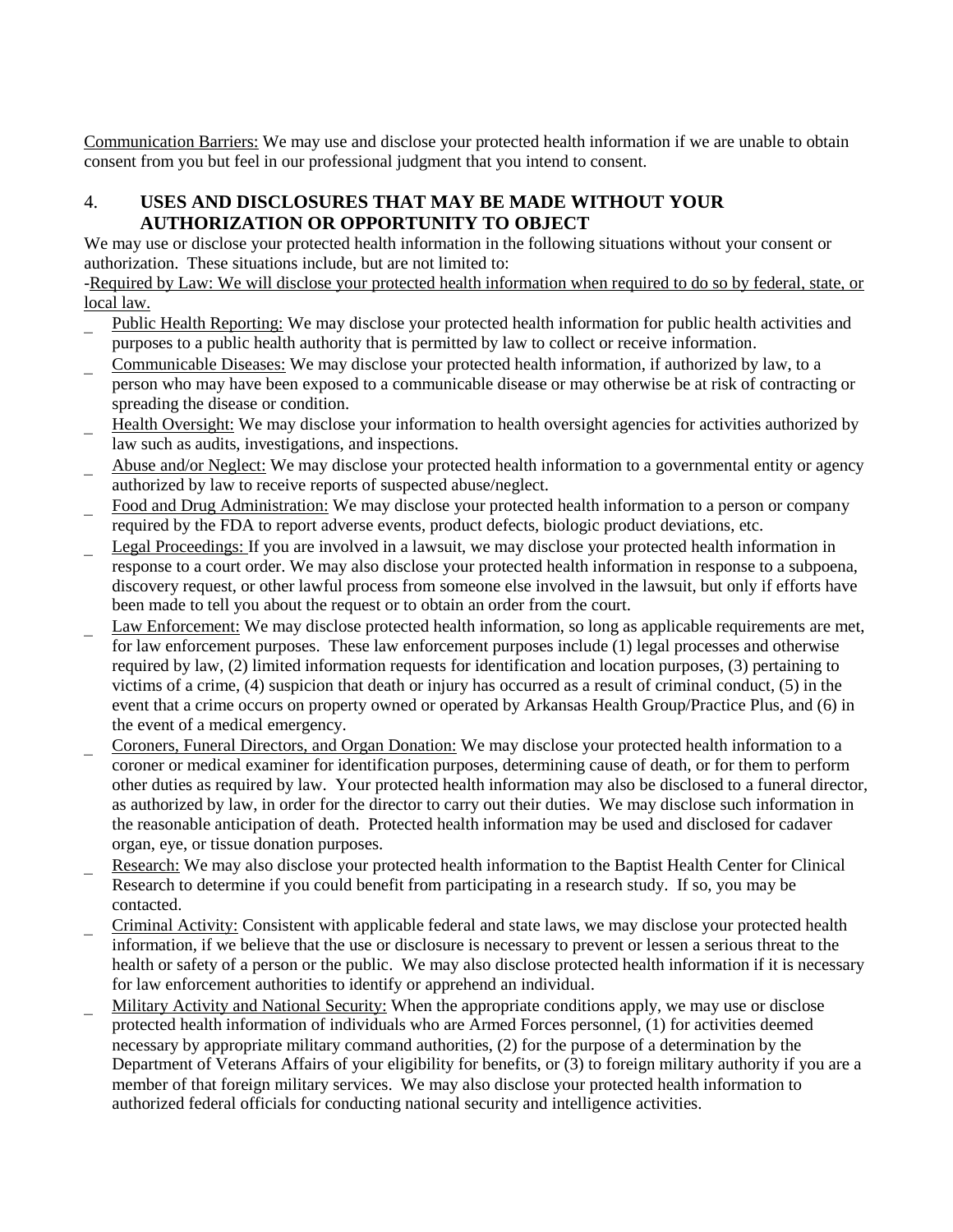- Worker's Compensation: Your protected health information may be disclosed by us as authorized to comply with worker's compensation laws and other similar legally-established programs.
- Inmates: We may use or disclose your protected health information if you are an inmate of a correctional facility and your physician created or received your protected health information in the course of providing care to you.
- Other Required Uses and Disclosures: Under the law, we must make disclosures when required by the Secretary of the Department of Health and Human Services to investigate or determine our compliance with the requirements of Section 164.500 et.seq.

## **5. YOUR RIGHTS**

You have the right to inspect and obtain a copy of your protected health information. This means that you may inspect and obtain a copy of protected health information about you that is contained in a designated record set for as long as we maintain your protected health information. A  $\Box$ designated record set $\Box$  contains medical and billing records and any other records that we use in making decisions about you. You may request the record be provided in paper or electronic format. You may be charged a fee for the cost of copying, mailing, or supplies associated with your request.

Under federal and state law, however, you may be denied access to inspect or obtain a copy. Please contact the clinic manager if you have any questions about access to your medical record.

You have the right to request a restriction of your protected health information. This means that you may ask us not to use or disclose any part of your protected health information for the purposes of treatment, payment, or healthcare operations. You may also request that any part of your protected health information not be disclosed to family members or friends who may be involved in your care. Your request must state the specific restriction requested and to whom this restriction applies. You may also request restriction of PHI to a health plan with respect to health care for which you have paid for in full out of pocket. The request and payment must occur in writing in advance of the services being provided.

The hospital/physician is not required to agree to the restriction that you request, except in the case of a requested restriction of PHI to a health plan for purposes of payment or healthcare operations with respect to health care for which you have paid for in full out of pocket. If the hospital/physician believes that it is in your best interest to permit use and disclosure of your protected health information, it will not be restricted. With this in mind, please discuss any restriction you wish to request with your physician.

You have the right to request to receive confidential communication from us by alternative means or at an alternative location. We will accommodate reasonable requests. We may also condition this accommodation by asking you for information as to how payment will be handled or specification of any alternative address or other method of contact. We will not request an explanation from you as to the basis for the request. Please make this request in writing to the privacy contact listed below.

You have the right to request an amendment to your protected health information. This means that you may request an amendment of protected health information about you in a designated record set for as long as we maintain the information. In certain cases, we may deny your request for an amendment. If we deny your request, you have the right to file a statement of disagreement with us and we may prepare a rebuttal to your statement and will provide you with a copy. Please contact the clinic manager if you have questions about amending your medical record.

You have the right to receive an accounting of certain disclosures we have made, if any, of your protected health information. This right applies to disclosures made for purposes outside those for treatment, payment, and healthcare operations. You have the right to receive specific information regarding non routine disclosures that occurred after April 14, 2003. We must respond within sixty (60) days. You may request a shorter timeframe.